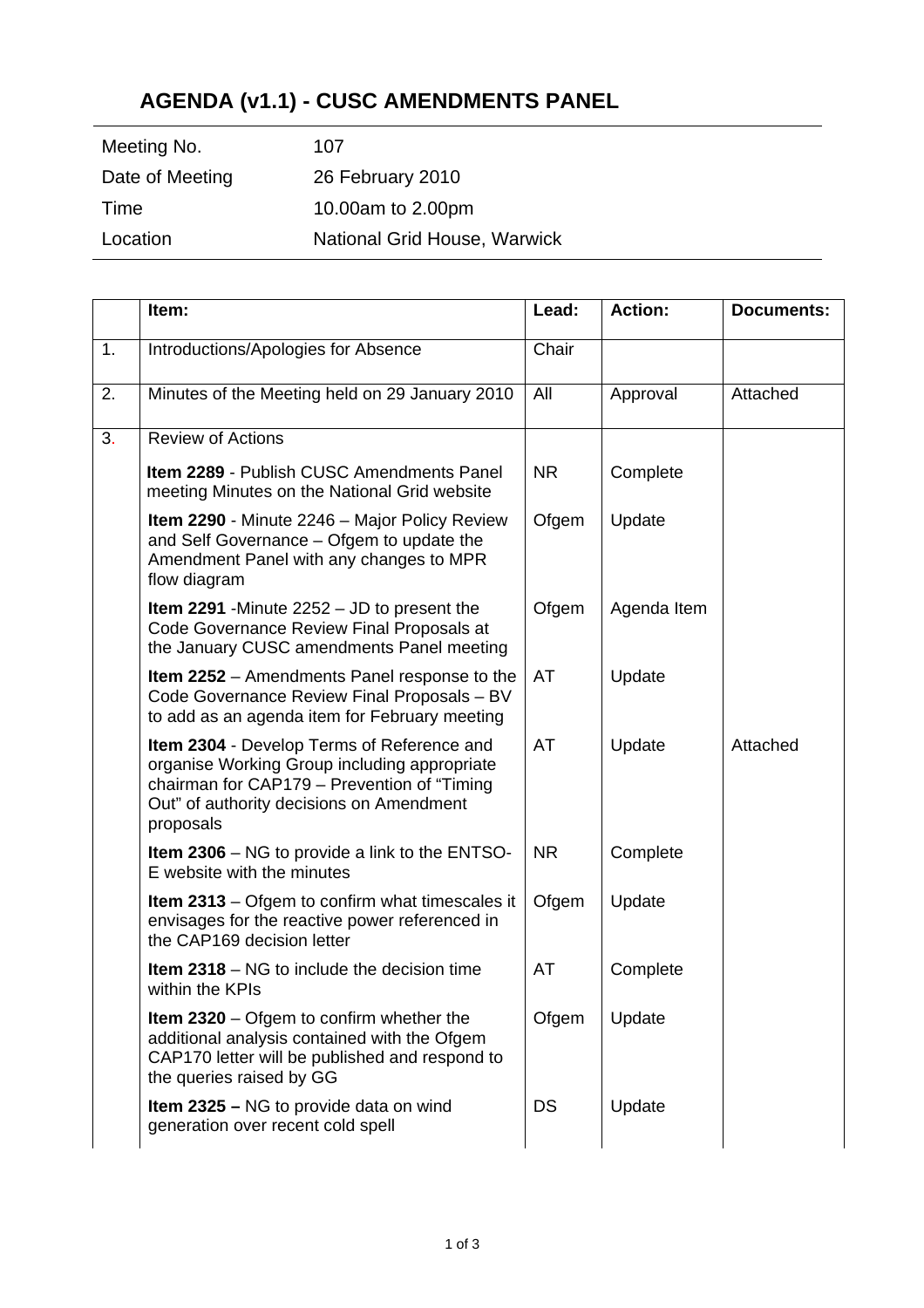|     | Item:                                                                                                                                                                                                                                        | Lead:                                     | <b>Action:</b>                       | <b>Documents:</b> |
|-----|----------------------------------------------------------------------------------------------------------------------------------------------------------------------------------------------------------------------------------------------|-------------------------------------------|--------------------------------------|-------------------|
| 4.  | <b>New Amendment Proposals</b>                                                                                                                                                                                                               |                                           |                                      |                   |
|     | CAP180 - Amendments to the CUSC<br>$\blacksquare$<br><b>Governance Process</b>                                                                                                                                                               | AT                                        | Discuss/<br>Approve                  | Attached          |
|     | CAP181 - Consequential changes related<br>٠<br>to Grid Code Amendment A/10<br>(Compliance)                                                                                                                                                   | ΤI                                        | Discuss/<br>Approve                  | Attached          |
| 5.  | <b>Transmission Access</b>                                                                                                                                                                                                                   |                                           |                                      |                   |
|     | Implications for connect and manage on<br>٠<br>further derogations to transmission<br>boundaries<br>IS changes for enduring connect to manage<br>٠                                                                                           | <b>HR</b>                                 | Update                               |                   |
| 6.  | <b>Code Governance Review Final Proposals</b><br>Presentation - To be confirmed                                                                                                                                                              | <b>JD</b>                                 | <b>Discuss</b>                       |                   |
| 7.  | <b>Working Groups/Standing Groups Reports:</b>                                                                                                                                                                                               |                                           |                                      |                   |
|     | Governance Standing Group - Terms of<br>п<br>reference for approval<br>Gas Insulated Switchgear Working Group<br>п<br><b>Balancing Services Standing Group</b><br>٠<br><b>Interconnector Frequency Response</b><br>٠<br><b>Working Group</b> | GG<br><b>DS</b><br><b>DS</b><br><b>DS</b> | Update<br>Update<br>Update<br>Update | Attached          |
| 8.  | <b>CUSC Amendments Panel Vote:</b>                                                                                                                                                                                                           |                                           |                                      |                   |
|     | None                                                                                                                                                                                                                                         |                                           |                                      |                   |
| 9.  | Authority Decisions as at 18 February 2010<br>None                                                                                                                                                                                           | Ofgem                                     | Update                               |                   |
| 10. | <b>CUSC Key Performance Indicators - January</b><br>2010                                                                                                                                                                                     | AT                                        | Update                               | Attached          |
| 11. | Update on Industry Codes/General Industry<br>Updates relevant to the CUSC                                                                                                                                                                    | All                                       | Update                               |                   |
| 12. | A.O.B                                                                                                                                                                                                                                        |                                           |                                      |                   |
| 13. | Next Meeting - 26 March 2010, National Grid<br><b>Offices in Warwick</b>                                                                                                                                                                     |                                           |                                      |                   |